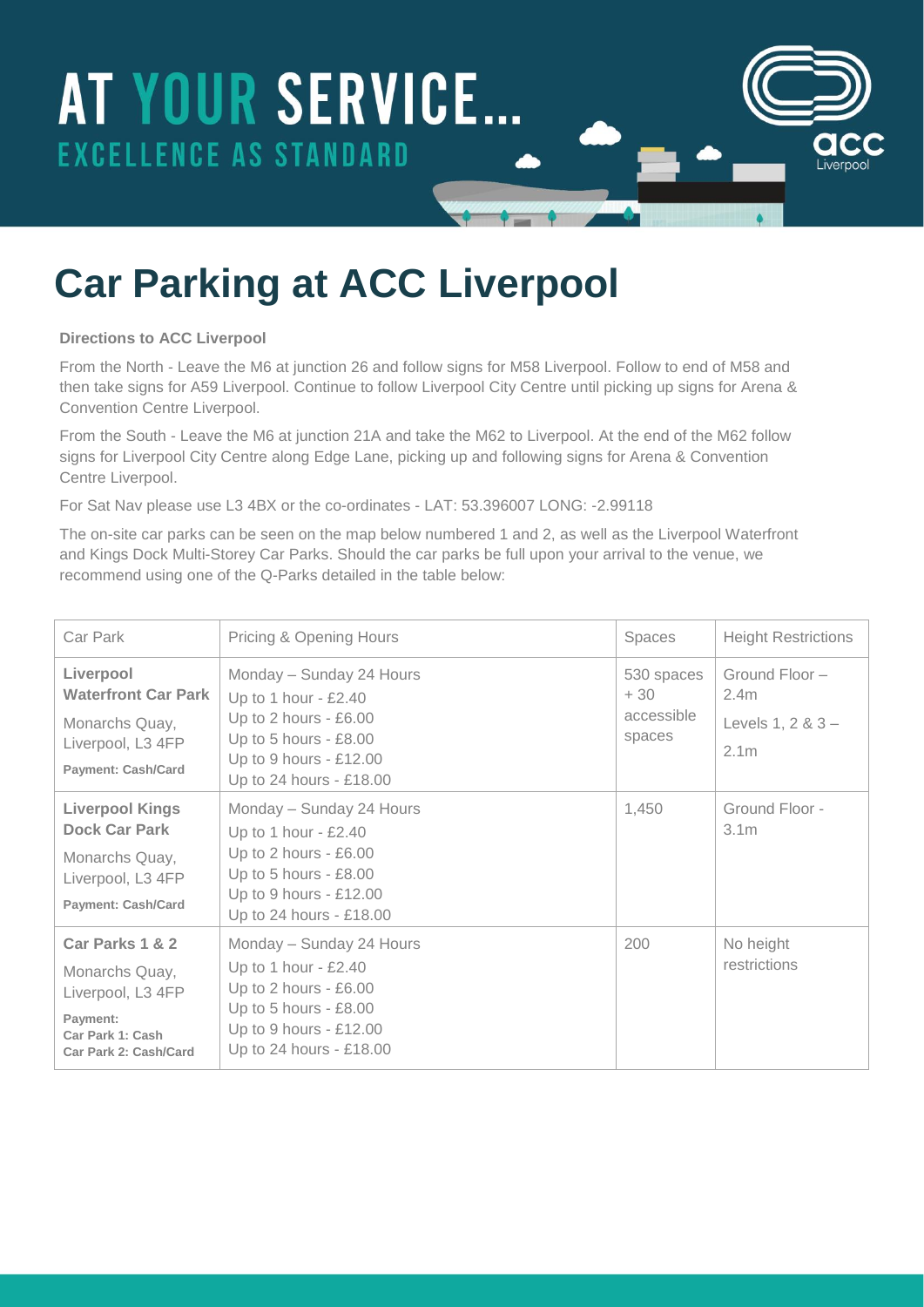# AT YOUR SERVICE... **EXCELLENCE AS STANDARD**

| <b>Q-Park John Lewis</b><br>(Liver Street)<br>Liver Street,<br>Liverpool, L1 8DH | Monday - Sunday 24 Hours<br>Up to 1 hour - £2.70<br>Up to 2 hours - £5.60<br>Up to 3 hours - £8.50<br>Up to 4 hours - £11.50<br>Up to 5 hours - £14.00<br>Up to 6 hours - £15.00<br>Up to 10 hours - £16.00<br>Up to 11 hours - £17.00<br>Up to 12 hours - £18.00<br>Up to 24 hours - £19.00   | 281   | Maximum vehicle<br>height 2.1m |
|----------------------------------------------------------------------------------|------------------------------------------------------------------------------------------------------------------------------------------------------------------------------------------------------------------------------------------------------------------------------------------------|-------|--------------------------------|
| Q-Park Liverpool<br>One (Strand)<br>The Strand,<br>Liverpool, L1 8LT             | Monday - Sunday 24 Hours<br>Up to 1 hour - $£2.70$<br>Up to 2 hours - £5.60<br>Up to 3 hours - £8.50<br>Up to 4 hours - £11.50<br>Up to 5 hours - £14.00<br>Up to 6 hours - £15.00<br>Up to 10 hours - £16.00<br>Up to 11 hours - £17.00<br>Up to 12 hours - £18.00<br>Up to 24 hours - £19.00 | 1.900 | Maximum vehicle<br>height 2.1m |
| Q-Park (Hanover<br>Street)<br>Seel Street,<br>Liverpool, L1 4AF                  | Monday - Sunday 24 Hours<br>Up to 1 hour - £2.70<br>Up to 2 hours - £5.60<br>Up to 3 hours - £8.50<br>Up to 4 hours - £11.50<br>Up to 5 hours - £14.00<br>Up to 6 hours - £15.00<br>Up to 10 hours - £16.00<br>Up to 11 hours - £17.00<br>Up to 12 hours - £18.00<br>Up to 24 hours - £19.00   | 500   | Maximum vehicle<br>height 2.m  |

I iverno

Map attached on the next page: